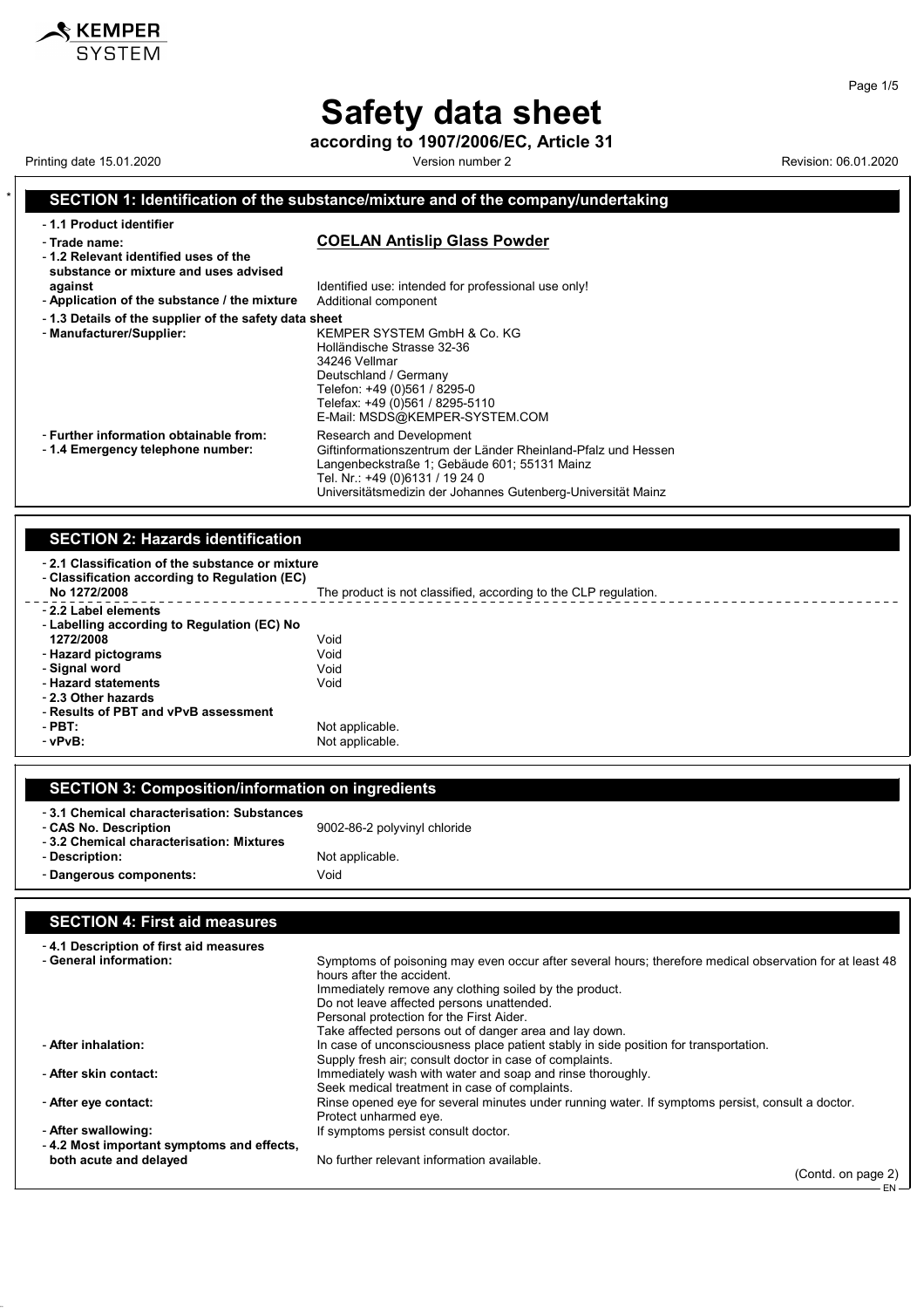

# **Safety data sheet**

**according to 1907/2006/EC, Article 31**

Printing date 15.01.2020 Version number 2 Revision: 06.01.2020

(Contd. of page 1)

EN

**Trade name: COELAN Antislip Glass Powder**

- **4.3 Indication of any immediate medical**

**attention and special treatment needed** No further relevant information available.

| <b>SECTION 5: Firefighting measures</b>                                                        |                                                                                                      |
|------------------------------------------------------------------------------------------------|------------------------------------------------------------------------------------------------------|
| -5.1 Extinguishing media                                                                       | CO2, powder or water spray. Fight larger fires with water spray or alcohol resistant foam.           |
| - Suitable extinguishing agents:                                                               | Use fire extinguishing methods suitable to surrounding conditions.                                   |
| -5.2 Special hazards arising from the<br>substance or mixture<br>- 5.3 Advice for firefighters | Formation of toxic gases is possible during heating or in case of fire.                              |
| - Protective equipment:                                                                        | Do not inhale explosion gases or combustion gases.                                                   |
| - Additional information                                                                       | Dispose of fire debris and contaminated fire fighting water in accordance with official regulations. |

| <b>SECTION 6: Accidental release measures</b> |                                                                                      |  |
|-----------------------------------------------|--------------------------------------------------------------------------------------|--|
| -6.1 Personal precautions, protective         |                                                                                      |  |
| equipment and emergency procedures            | Wear protective equipment. Keep unprotected persons away.                            |  |
|                                               | Avoid contact with skin and eyes                                                     |  |
|                                               | Ensure adequate ventilation                                                          |  |
| - 6.2 Environmental precautions:              | Inform respective authorities in case of seepage into water course or sewage system. |  |
|                                               | Prevent from spreading (e.g. by damming-in or oil barriers).                         |  |
|                                               | Do not allow to enter sewers/ surface or ground water.                               |  |
| -6.3 Methods and material for containment     |                                                                                      |  |
| and cleaning up:                              | Dispose contaminated material as waste according to item 13.                         |  |
|                                               | Ensure adequate ventilation.                                                         |  |
|                                               | Do not flush with water or aqueous cleansing agents                                  |  |
| -6.4 Reference to other sections              | See Section 7 for information on safe handling.                                      |  |
|                                               | See Section 8 for information on personal protection equipment.                      |  |
|                                               | See Section 13 for disposal information.                                             |  |

### **SECTION 7: Handling and storage**

| . .                                                                              |                                                                                                                 |
|----------------------------------------------------------------------------------|-----------------------------------------------------------------------------------------------------------------|
| - 7.1 Precautions for safe handling                                              | Store in cool, dry place in tightly closed receptacles.<br>Ensure good ventilation/exhaustion at the workplace. |
| - 7.2 Conditions for safe storage, including any incompatibilities<br>- Storage: |                                                                                                                 |
| - Requirements to be met by storerooms and                                       |                                                                                                                 |
| receptacles:                                                                     | Store only in the original receptacle.                                                                          |
| - Information about storage in one common                                        |                                                                                                                 |
| storage facility:                                                                | Store away from foodstuffs.                                                                                     |
| - Further information about storage                                              |                                                                                                                 |
| conditions:                                                                      | Protect from frost.                                                                                             |
|                                                                                  | Store in dry conditions.                                                                                        |
|                                                                                  | Recommended storage temperature: 5-30 °C                                                                        |
|                                                                                  | Keep container tightly sealed.                                                                                  |
| - 7.3 Specific end use(s)                                                        | No further relevant information available.                                                                      |
|                                                                                  |                                                                                                                 |

## \* **SECTION 8: Exposure controls/personal protection**

| - Additional information about design of<br>technical facilities:                                                                 | No further data: see item 7.                                                                                                                                                                                                                                                             |                    |  |
|-----------------------------------------------------------------------------------------------------------------------------------|------------------------------------------------------------------------------------------------------------------------------------------------------------------------------------------------------------------------------------------------------------------------------------------|--------------------|--|
| -8.1 Control parameters<br>- Ingredients with limit values that require monitoring at the workplace:<br>- Additional information: | The lists valid during the making were used as basis.                                                                                                                                                                                                                                    |                    |  |
| - 8.2 Exposure controls<br>- Personal protective equipment:                                                                       |                                                                                                                                                                                                                                                                                          |                    |  |
| - General protective and hygienic measures:                                                                                       | The usual precautionary measures are to be adhered to when handling chemicals.<br>Keep away from foodstuffs, beverages and feed.<br>Immediately remove all soiled and contaminated clothing<br>Wash hands before breaks and at the end of work.<br>Avoid contact with the eyes and skin. |                    |  |
| - Respiratory protection:                                                                                                         | When used properly and under normal conditions, breathing protection is not required.<br>Use suitable respiratory protective device in case of insufficient ventilation.                                                                                                                 |                    |  |
|                                                                                                                                   |                                                                                                                                                                                                                                                                                          | (Contd. on page 3) |  |

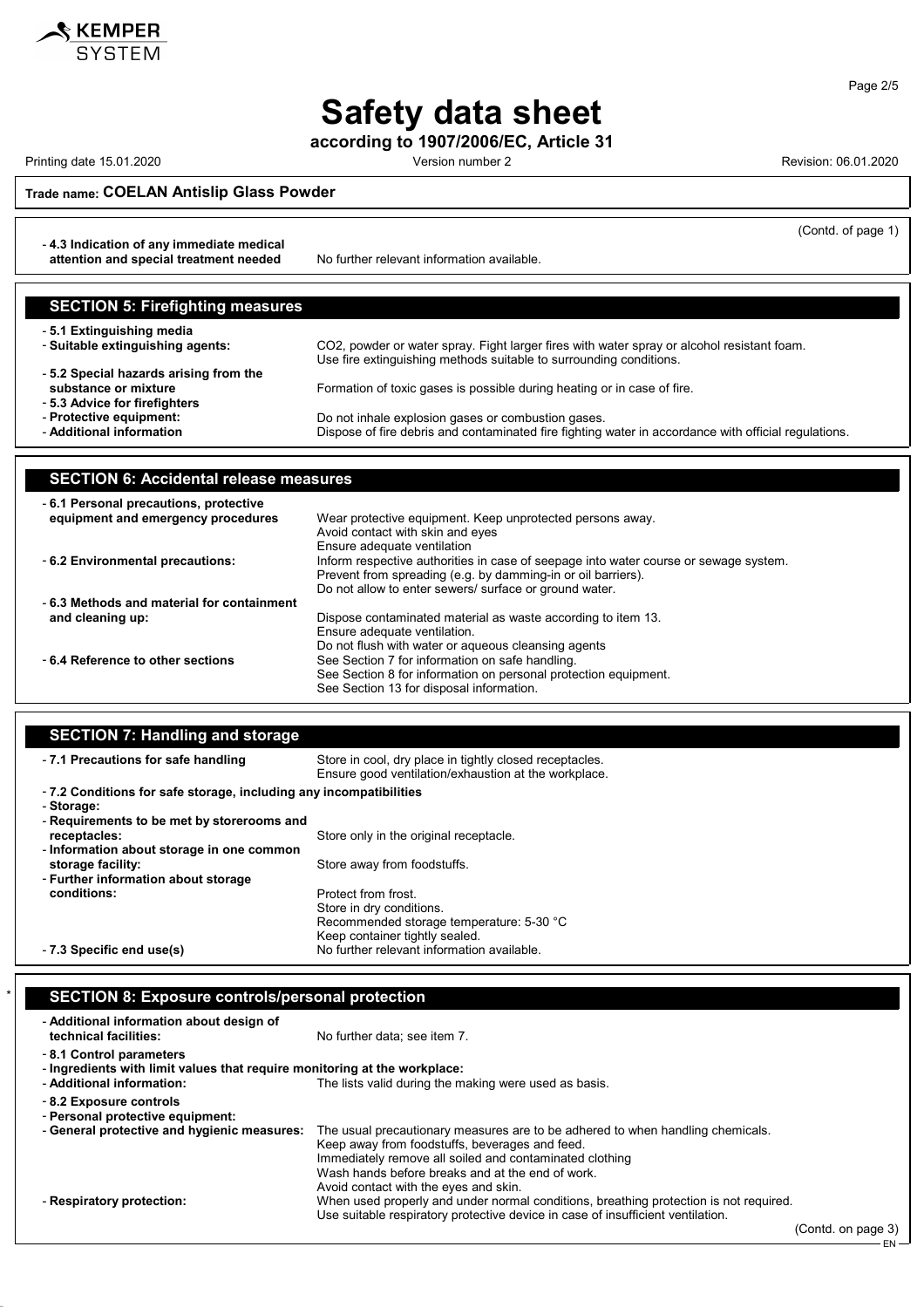

**Safety data sheet**

**according to 1907/2006/EC, Article 31**

Printing date 15.01.2020 **Version number 2 Version number 2** Revision: 06.01.2020

#### **Trade name: COELAN Antislip Glass Powder**



| -9.1 Information on basic physical and chemical properties |                                               |  |
|------------------------------------------------------------|-----------------------------------------------|--|
| - General Information<br>- Appearance:                     |                                               |  |
| Form:                                                      | Powder                                        |  |
| Colour:                                                    | White                                         |  |
| - Odour:                                                   | Odourless                                     |  |
| - Odour threshold:                                         | Not determined.                               |  |
| - pH-value:                                                | Not applicable.                               |  |
| - Change in condition                                      |                                               |  |
| Melting point/freezing point:                              | Undetermined.                                 |  |
| Initial boiling point and boiling range:                   | Undetermined.                                 |  |
| - Flash point:                                             | Not applicable.                               |  |
| - Flammability (solid, gas):                               | Product is not flammable.                     |  |
| - Decomposition temperature:                               | Not determined.                               |  |
| - Auto-ignition temperature:                               | Not determined.                               |  |
| - Explosive properties:                                    | Product does not present an explosion hazard. |  |
| - Explosion limits:                                        |                                               |  |
| Lower:                                                     | Not determined.                               |  |
| Upper:                                                     | Not determined.                               |  |
| - Density at 20 °C:                                        | $1.4$ g/cm <sup>3</sup>                       |  |
| - Relative density                                         | Not determined.                               |  |
| - Vapour density                                           | Not applicable.                               |  |
| - Evaporation rate                                         | Not applicable.                               |  |
| - Solubility in / Miscibility with                         |                                               |  |
| water:                                                     | Insoluble.                                    |  |
| - Partition coefficient: n-octanol/water:                  | Not determined.                               |  |
| - Viscosity:                                               |                                               |  |
| Dynamic:                                                   | Not applicable.                               |  |
| Kinematic:                                                 | Not applicable.                               |  |

Page 3/5

EN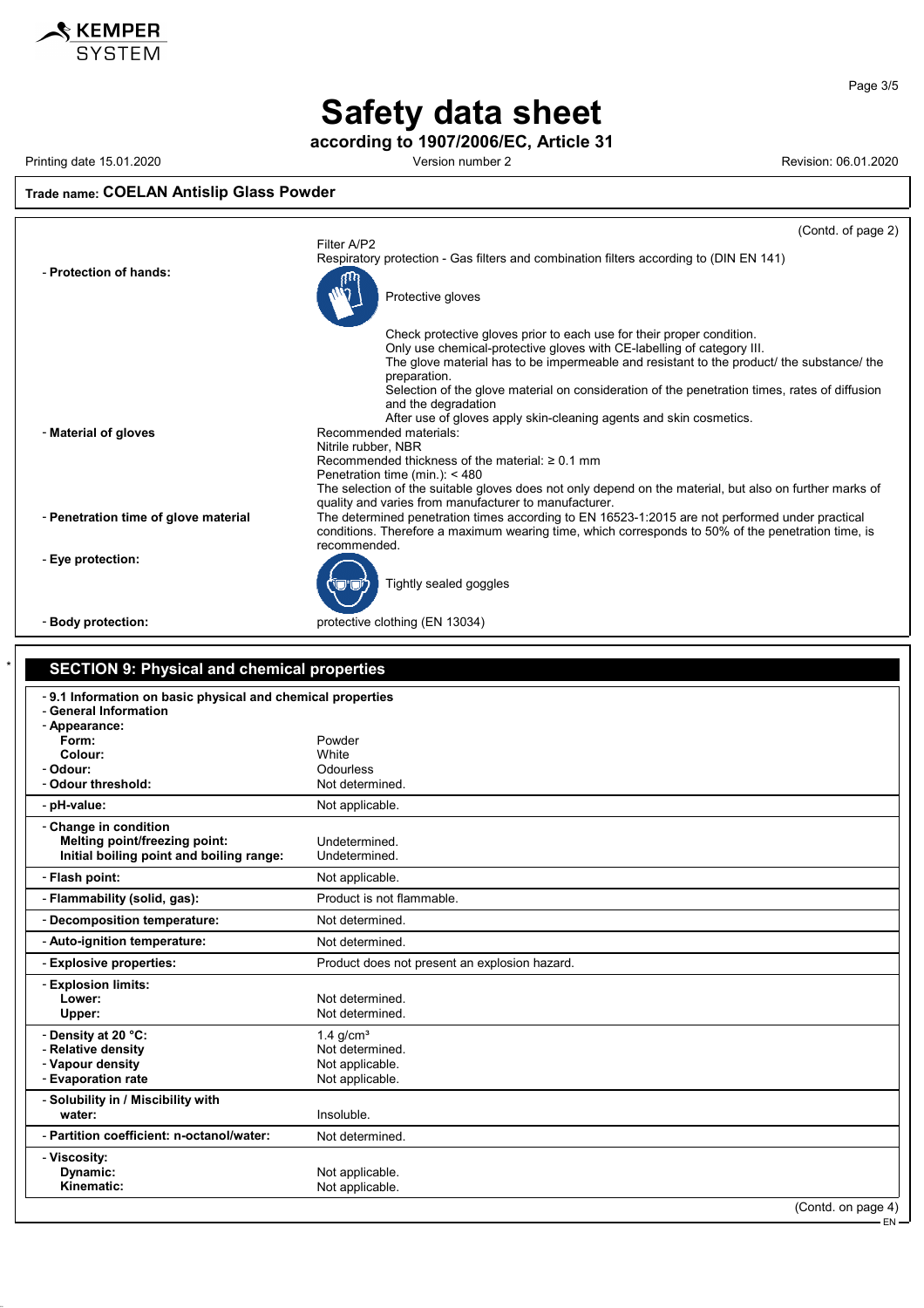

**according to 1907/2006/EC, Article 31**

Printing date 15.01.2020 **Printing date 15.01.2020** Cersion number 2 Revision: 06.01.2020

KEMPER

(Contd. of page 3)

**Trade name: COELAN Antislip Glass Powder**

- **9.2 Other information** No further relevant information available.

| <b>SECTION 10: Stability and reactivity</b>                               |                                                                                                    |
|---------------------------------------------------------------------------|----------------------------------------------------------------------------------------------------|
|                                                                           |                                                                                                    |
| -10.1 Reactivity                                                          | No further relevant information available.                                                         |
| - 10.2 Chemical stability                                                 |                                                                                                    |
|                                                                           |                                                                                                    |
| - Thermal decomposition / conditions to be                                |                                                                                                    |
| avoided:                                                                  | No decomposition if used according to specifications.                                              |
| -10.3 Possibility of hazardous reactions                                  | No dangerous reactions known.                                                                      |
| - 10.4 Conditions to avoid                                                | No further relevant information available.                                                         |
| -10.5 Incompatible materials:                                             | No further relevant information available.                                                         |
| -10.6 Hazardous decomposition products:                                   |                                                                                                    |
|                                                                           | No dangerous decomposition products known.                                                         |
|                                                                           |                                                                                                    |
|                                                                           |                                                                                                    |
| <b>SECTION 11: Toxicological information</b>                              |                                                                                                    |
|                                                                           |                                                                                                    |
| - 11.1 Information on toxicological effects                               |                                                                                                    |
| - Acute toxicity                                                          | Based on available data, the classification criteria are not met.                                  |
| - Primary irritant effect:                                                |                                                                                                    |
| - Skin corrosion/irritation                                               | Based on available data, the classification criteria are not met.                                  |
|                                                                           |                                                                                                    |
| - Serious eye damage/irritation                                           | Based on available data, the classification criteria are not met.                                  |
| - Respiratory or skin sensitisation                                       | Based on available data, the classification criteria are not met.                                  |
| - CMR effects (carcinogenity, mutagenicity and toxicity for reproduction) |                                                                                                    |
| - Germ cell mutagenicity                                                  | Based on available data, the classification criteria are not met.                                  |
| - Carcinogenicity                                                         | Based on available data, the classification criteria are not met.                                  |
| - Reproductive toxicity                                                   | Based on available data, the classification criteria are not met.                                  |
| - STOT-single exposure                                                    | Based on available data, the classification criteria are not met.                                  |
|                                                                           |                                                                                                    |
| - STOT-repeated exposure                                                  | Based on available data, the classification criteria are not met.                                  |
| - Aspiration hazard                                                       | Based on available data, the classification criteria are not met.                                  |
|                                                                           |                                                                                                    |
|                                                                           |                                                                                                    |
| <b>SECTION 12: Ecological information</b>                                 |                                                                                                    |
|                                                                           |                                                                                                    |
| - 12.1 Toxicity                                                           |                                                                                                    |
| - Aquatic toxicity:                                                       | No further relevant information available.                                                         |
|                                                                           | No further relevant information available.                                                         |
| -12.2 Persistence and degradability                                       |                                                                                                    |
| - 12.3 Bioaccumulative potential                                          | No further relevant information available.                                                         |
| - 12.4 Mobility in soil                                                   | No further relevant information available.                                                         |
| - Additional ecological information:                                      |                                                                                                    |
| - General notes:                                                          | Not hazardous for water.                                                                           |
| -12.5 Results of PBT and vPvB assessment                                  |                                                                                                    |
| - PBT:                                                                    | Not applicable.                                                                                    |
| - vPvB:                                                                   |                                                                                                    |
|                                                                           | Not applicable.                                                                                    |
| -12.6 Other adverse effects                                               | No further relevant information available.                                                         |
|                                                                           |                                                                                                    |
|                                                                           |                                                                                                    |
| <b>SECTION 13: Disposal considerations</b>                                |                                                                                                    |
|                                                                           |                                                                                                    |
| - 13.1 Waste treatment methods                                            |                                                                                                    |
| - Recommendation                                                          | Must not be disposed together with household garbage. Do not allow product to reach sewage system. |
|                                                                           |                                                                                                    |
|                                                                           | Disposal according to official regulations                                                         |
| - Uncleaned packaging:                                                    |                                                                                                    |
| - Recommendation:                                                         | Disposal must be made according to official regulations.                                           |
|                                                                           |                                                                                                    |
|                                                                           |                                                                                                    |
|                                                                           |                                                                                                    |
| <b>SECTION 14: Transport information</b>                                  |                                                                                                    |

| <b>ULUTION 14: Hansport Imprimation</b>                  |      |                               |
|----------------------------------------------------------|------|-------------------------------|
| - 14.1 UN-Number<br>- ADR, ADN, IMDG, IATA               | Void |                               |
| - 14.2 UN proper shipping name<br>- ADR, ADN, IMDG, IATA | Void |                               |
|                                                          |      | (Contd. on page 5)<br>$ FN -$ |

Page 4/5